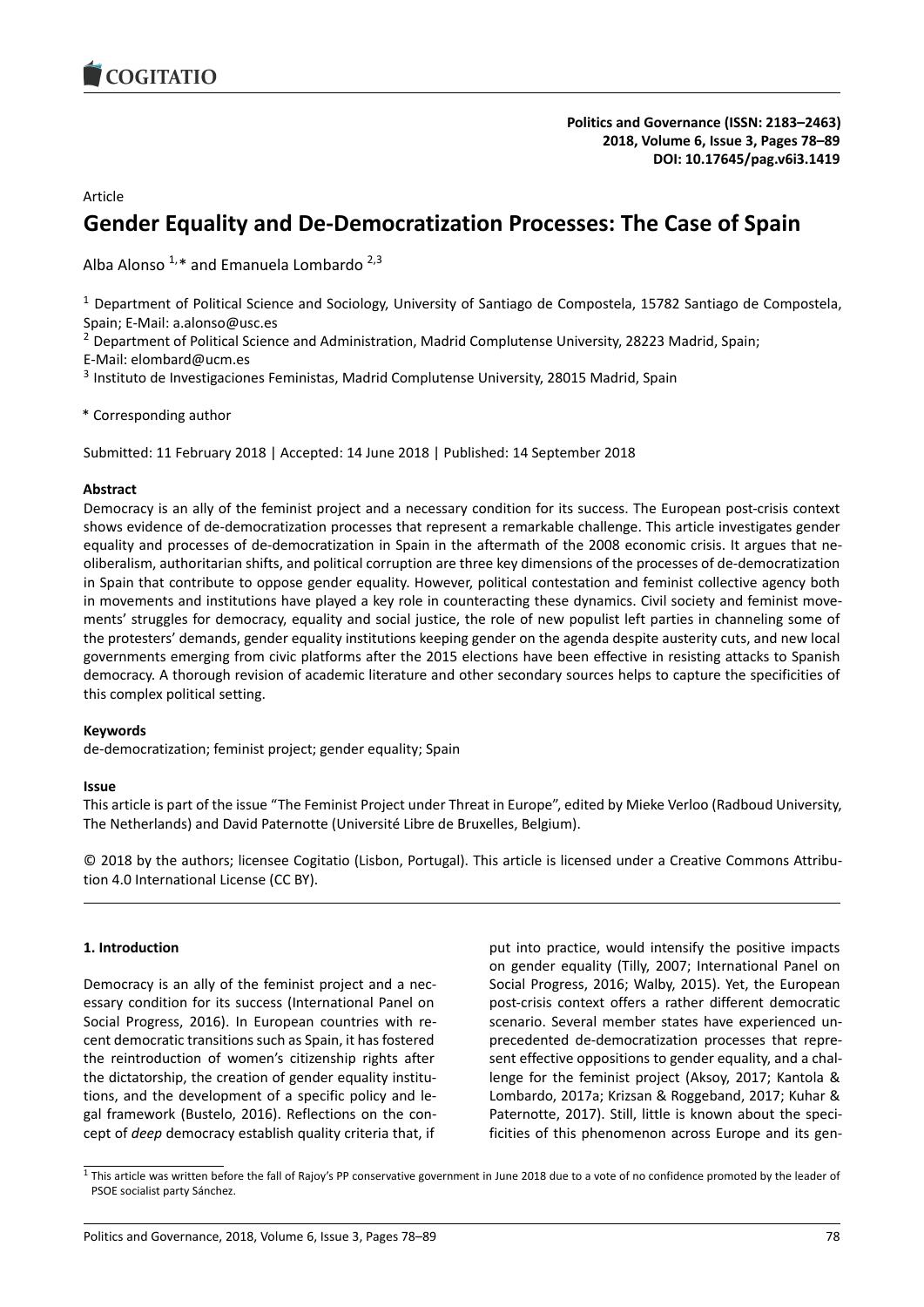eral implications. In this article we study the case of Spain $1$  in the aftermath of the 2008 economic crisis starting from the following questions: what is the relation between de-democratization and gender equality dynamics? And how does the feminist project counteract t[he](#page-0-0)se processes?

Democratization and de-democratization are two sides of a political process. We argue that neoliberalism, authoritarian shifts, and political corruption are three key dimensions of the processes of de-democratization in Spain that contribute to oppose gender equality. Spain was at the vanguard in European gender equality policies previous to the crisis (Valiente, 2006), thanks to the leading role of some regional governments and the impulse given by the Zapatero socialist cabinet. Recent changes have nuanced this situation. The subordination to the EU neoliberal project of Spanish economic and welfare policies, the limitation of civil rights to freedom of expression and women's autonomy, and the breaches to the rule of law and embezzling of public money by political authorities are the indicators we use to operationalize the three dimensions of de-democratization.

While neoliberalism, authoritarian shifts and political corruption allow us to capture the regression in Spanish democracy, the analysis also shows how political contestation and feminist collective agency both in movements and institutions have counteracted these dynamics, pushing towards democratization. Civil society and feminist movements' struggles for democracy, equality and social justice, the role of new populist left parties in channeling some of the protesters' demands, gender equality institutions keeping gender on the agenda despite austerity cuts, and new local governments emerging from civic platforms after the 2015 elections have been effective in resisting attacks to Spanish democracy. A thorough revision of academic literature and other secondary sources helps to capture the specificities of this complex political setting.

The following two sections introduce our analytical framework and the three dimensions of de-democratization and gender that we consider in this article―neoliberalism, authoritarian shifts and political corruption. The subsequent section, before conclusions, disentangles de-democratization processes in Spain and their relation with feminist struggles for democratization.

### **2. De-Democratization and Gender: A Framework for Analysis**

Democracy and gender equality are interdependent. 'The more democracy, the more chances for gender equality; the more gender equality there is, the more chances for democracy' argues Verloo (2016, p. 36). Comparative data indicate a correlation between democracy and the status of women's health, education, economic participation and political empowerment (Tripp, 2013). Democratic polities allow more freedom to civil societies, and this increases the influence of women's organizations on the state (Htun & Weldon, 2010). In turn, feminist movements' ongoing struggles and challenges to processes of domination and exclusion contribute to democratize the political space (International Panel on Social Progress, 2016). Democracies are also more likely to promote gender equality than autocracies due to the creation of citizens that express more egalitarian attitudes (Inglehart & Norris, 2003), and the existence of women's policy agencies and more state funds dedicated to gender equality policies (Tripp, 2013). It is therefore very relevant for the feminist project to detect shifts towards dedemocratization in currently consolidated democracies.

Democracy, in classical political science procedural definitions such as Dahl's (1971), has to do with the dimensions of 'contestation' (freedom to contest the conduct of a government) and 'participation' (who is included in the possibility to control the government). Minimum conditions for democratic systems are to present at least universal male and female suffrage, free, fair, competitive, and periodical elections, political pluralism, multi-party competition, freedom of expression, and different alternative sources of information (Morlino, 2009). While formal features of electoral democracy are very important, theorists of democratic deepening propose interpretations of democracy that both incorporate and go beyond electoral processes. The notion of 'relational democracy' developed by Ibarra (2008) conceptualizes democracy as a set of relations between citizens and decisionmakers that aims at facilitating a greater convergence between citizens' demands and political decision-making. These relations include dynamics of autonomous social mobilization and more stable channels of local participatory democracy, whose limitation would indicate de-democratization. Gender scholars are active in the theory of democratic deepening with the argument that the feminist project requires deep democracy (International Panel on Social Progress, 2016, p. 33; Walby, 2015, 2009). In deep democracy, contends Verloo (2016, pp. 34–36), not only procedural criteria are important and need to be expanded for structuring inclusive democratic debates, but also the 'practices and outcomes' of democratic rules are essential to allow civil society's ongoing contestation of political power and demand to address 'newly politicized problems'.

In that regard, Morlino (2009) states that a quality democracy involves procedural, responsiveness and substantive dimensions. Procedural dimensions of democracy include the rule of law and accountability. The rule of law requires, according to Morlino (2009), the application of law to everybody, no areas dominated by criminal organization, no corruption in public administration and political parties, competent, efficient and responsible bureaucracy, efficient police that is respectful of freedoms, easy and equal access to justice and independence of judiciary from the influence of political power. Accountability takes place through elections, control of the government by the opposition in parliament, by the courts, and by activities of political parties, media and other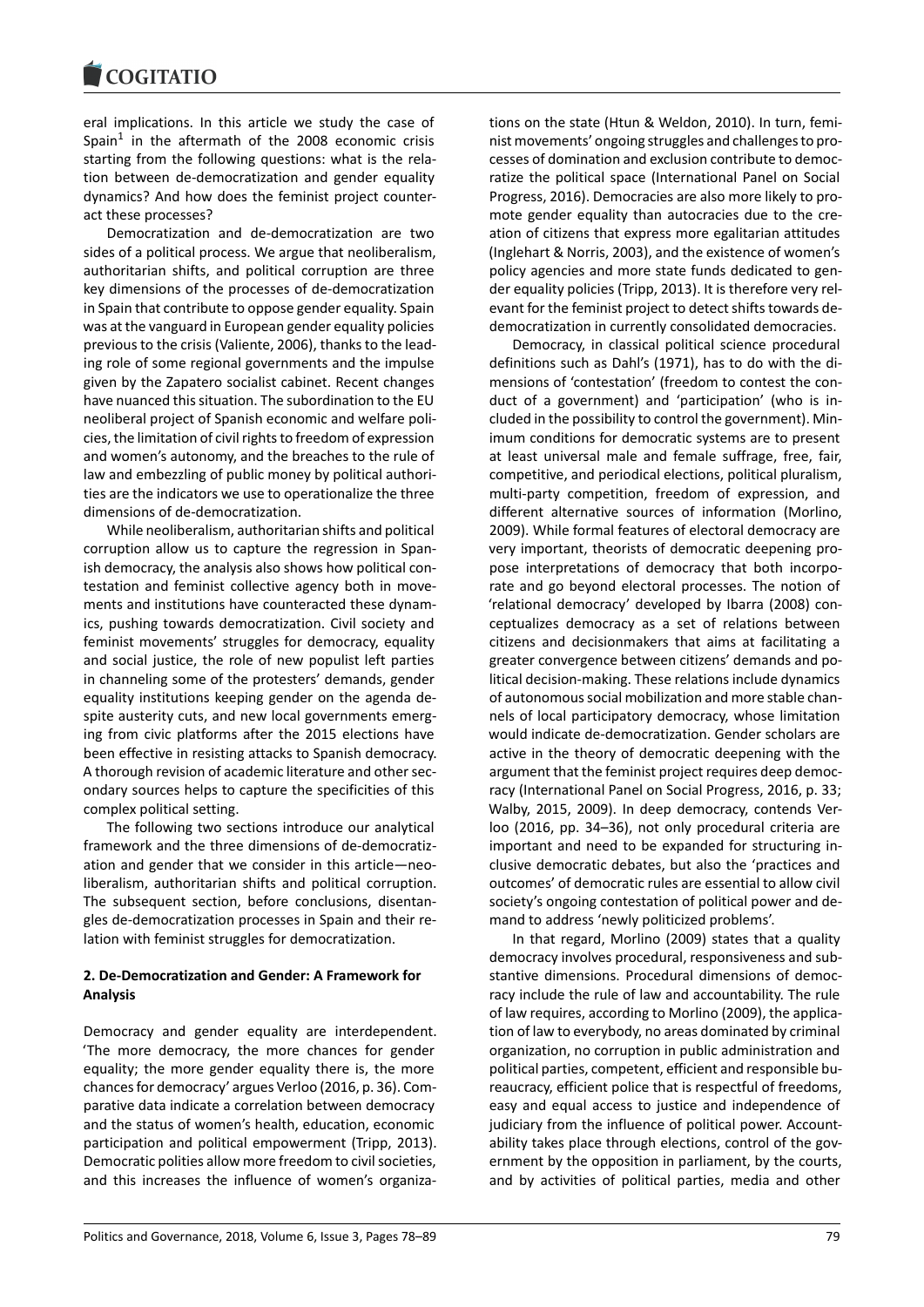economic and social organizations. A quality democracy would also imply responsiveness to citizens' demands, full respect and expansion of freedom rights, and substantive equality in terms of civil, political, and social rights (Morlino, 2009).

Deep democracy requires state capacity to enforce its political decisions, according to Tilly (2007, p. 15), which means that a state is capable 'to supervise democratic decision-making and put its results into practice'. To study democratization and de-democratization as continuous processes, Tilly (2007, pp. 13–15) proposes four elements in the political relations between state and citizens that, read together, help to distinguish democratization from de-democratization: breadth, equality, protection, and mutually binding consultation. Breadth refers to wide political inclusion of people and their expressed demands; equality refers to extensive equality among categories of citizens in the translation of their demands in state action; protections is from the state's arbitrary action; and mutually binding consultation means that 'state agents have clear, enforceable obligations to deliver benefits by category of recipient' and there is no evidence that 'seekers of state benefits must bribe, cajole, threaten, or use third-party influence to get anything at all'. Thus, 'de-democratization', for Tilly (2007, p. 14), 'means net movement toward narrower, more unequal, less protected, and less binding consultation.'

Feminist approaches to democracy have contributed to develop visions of deep democracy from gender and other equality perspectives (Galligan, 2015; Kantola & Lombardo, 2017b). Key dimensions of democracy in these approaches include not only gender balance in political decision-making but also substantive issues of social justice. A gender democracy for Galligan (2015) comprises dimensions of inclusion and recognition of women as well as accountability of the state with respect to gender equality commitments. The depth of democracy, according to Walby (2015, pp. 115–117, 2009), includes not only procedures to secure representation of groups such as women and minorities through quotas, but also 'the governance of major public services, such as finance, health, education and care services, through procedures that are democratically accountable, rather than through procedures focused on increasing profits for private owners' (Walby, 2015, p. 116). Democratic control therefore requires state regulation of markets.

Collective agency is another dimension of democratization that is relevant in feminist debates. The theory of social movements has conceptualized social mobilization, alliances among different movements, and framing processes to explain political change and democratization (Tarrow, 2011) also in times of economic crisis (Della Porta, 2017). Feminist scholars have shown the democratizing role of feminist struggles for both regimes in transition to democracy (Tripp, 2013; Waylen, 2007) and dedemocratizing regimes such as Erdoğan's Turkey (Aksoy, 2017) or Orbán's Hungary (Krizsan & Roggeband, 2017). They also show the role of intersectional alliances for de-

mocratizing the European public sphere (Siim & Mokre, 2013). Alliances can also be forged between movement and institutional actors. Feminist collective agency operates in state structures that enact gender equality policies and can promote the feminist project particularly when they are connected to feminist movements (McBride & Mazur, 2013).

Feminist struggles contribute to the project of deep democracy, argues Verloo (2016). The project of gender equality is intrinsically political in her view because it involves the ongoing struggle of feminists about the meaning of gender equality intersecting with other inequalities. Feminist struggles work for and at the same time need deepest forms of democracy because they challenge hegemonies and marginalizations within and outside the movement that can exclude groups and their demands from the debate. To accommodate these struggles, deep democracy requires not only formal rules but also effective equality practices and outcomes.

# **3. Three Aspects of De-Democratization in Post-Crisis Europe**

The above debates tell us that democracy shows shifts towards de-democratization when procedural, responsiveness and substantive dimensions are not, or only partially, respected. In this article we limit our analysis to the following three dimensions of de-democratization that are relevant to understand gendered developments in the Spanish 2008 post-crisis context: *neoliberalism*; *authoritarian shifts*, and *political corruption*.

Neoliberalism implies processes of deregulation of the market and privatization of public services. This leads Walby to argue that 'the neoliberal project of deregulation is a project of de-democratization' (2015, pp. 117). Neoliberal logics of governance has led to the transference of state powers to non-elected state bodies, private enterprises, international organizations and financial institutions, with negative consequences for democratic control and management of public services in the interests of the population (Banaszak, Beckwith, & Rucht, 2003, pp. 4–7; Hozic & True, 2016). Walby states it clearly: 'the achievement of democratic depth requires the regulation of finance in the interests of the majority, not the minority' (2015, p. 117).

The European austerity agenda designed to enforce states' reductions in public spending includes measures that promote deregulation and liberalization of the labor market, through the reduction of labor rules, the decentralization of collective bargaining from state to enterprises, cuts in wages and in social policies (Busch, Hermann, Hinrichs, & Schulten, 2013). Neoliberalism has therefore promoted a reduction in the role of the welfare state in favor of the market, with detrimental consequences for gender equality, women, and equality policies in Europe (Kantola & Lombardo, 2017a; Karamessini & Rubery, 2014; Walby, 2015). This reduction of the redistributive and equalizing capacity of the state in favor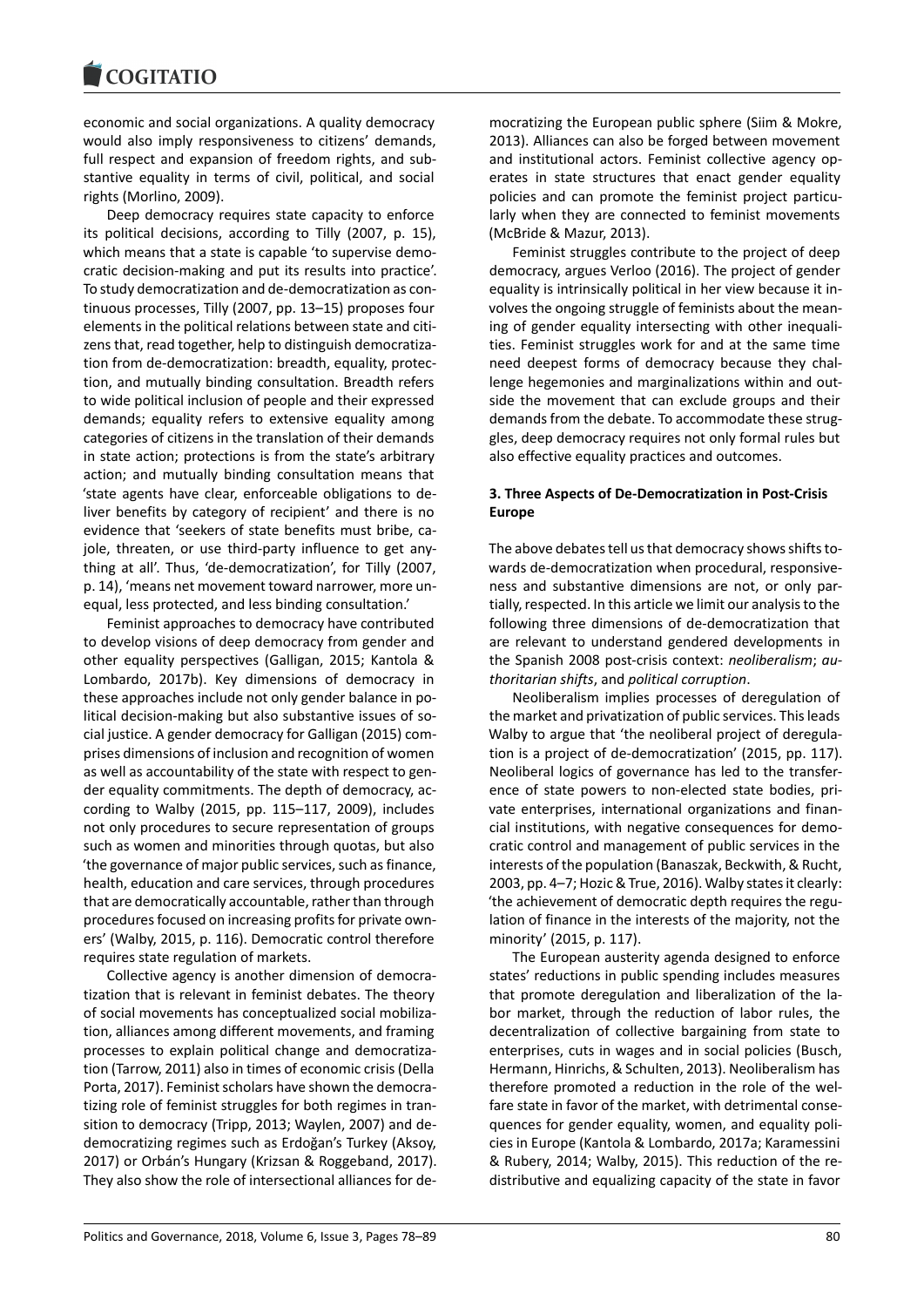of the market has also consequences for deep democracy, leading to inequality and de-democratization (Tilly, 2007; Walby, 2015). Although neoliberalism creates problems for democracy in the absence of regulation, it is not always the opposite of democratization (for example, the argument of free market contributed to the adoption of the article on equal pay in the European Community Treaty of Rome, see van der Vleuten, 2007). However, in the context of the 2008 economic crisis neoliberalism has become more coercive and dangerous for democracy (Bruff & Wöhl, 2016).

It is precisely in the context of Europe's economic crisis that *authoritarian shifts* have emerged, representing another critical dimension of de-democratization. As Bruff and Wöhl put it 'it is impossible to understand the post-2008 period without a central role being accorded to increasingly authoritarian state practices at a range of scales' (2016, pp. 93). Although neoliberalism and authoritarianism cannot be automatically connected, in Europe's post-crisis context austerity politics have led to processes of de-democratization in EU's and member states' political and economic decision-making (Kantola & Lombardo, 2017a). EU's new economic governance regime has enforced strict rules of fiscal and monetary policies on member states that have bailed out failing banks. The new economic governance tools, that tie member states into a commitment to keep their annual budgetary deficit below 3% and their debt below 60% of GDP, challenge representative democracies by moving powers from parliamentary to executive branches of polities both at the national and supranational levels (Bruff & Wöhl, 2016).

By moving decisions on economic politics away from Parliaments to less democratic institutions, this neoliberal logic of governance has had gender consequences. It has reduced the spaces of formal politics that women had formerly achieved (e.g., gender quotas are more often found for legislative than executive bodies) and has 'insulated' decision-making from feminist political contestation (Cavaghan, 2017). Similarly, these forms of 'disciplinary neoliberalism' (Gill & Roberts, 2011, pp. 162) reshaped the state-market relationship by questioning the kind of services that are feasible and appropriate for public institutions to provide for or the subordination of the political agenda to the EU economic requirements that led Eurozone countries to adopt laws or even change their Constitution 'partially out of the reach of political debate and contestation' (Bruff & Wöhl, 2016; Elomäki & Kantola, 2017, p. 235). These neoliberal shifts disproportionally affected women, challenging gender regimes across EU Member States (Walby, 2015).

The *rise of authoritarianism* is also visible in the threats to women's and LGTBQI rights across Europe. Farright political parties and movements have actively opposed same sex marriage and sexual and reproductive rights in several countries (Hodzic & Bijelic, 2014; Kuhar & Paternotte, 2017; Verloo, 2017). Transnational movements against what they call 'gender ideology' challenge

liberal democracies by spreading conservative knowledge about gender roles and mobilizing to restrict civil rights and equality policies (Kuhar & Paternotte, 2017). Limitations to the rights of participation and mobilization are indicators of authoritarian shifts (Ibarra, 2008). Social movements' contestation has been undermined by the political restriction of academic autonomy in Hungary and Turkey―with a specific challenge to gender and sexuality studies—, or the Spanish 'gag law' designed to criminalize social contestation (International Panel on Social Progress, 2016). These phenomena contribute to undermine the rise of feminist activism witnessed in recent years.

*Political corruption* represents a third critical dimension of de-democratization. Good quality democracy requires a normal functioning of the rule of law, which relies not only on the effective application of the legal framework but also on the pre-eminence of the common good as a guiding principle of government (Morlino, 2009). Corruption subverts both premises by yielding 'the supremacy of particular interests in public decisions and, thus, the exercise of authority for the sake of a few' (Villoria, Jiménez, & Revuelta, 2014, p. 198). In so doing, it has deep implications for other democratic dimensions such as responsiveness to citizens' demands or substantive equality.

Feminist scholars have analyzed the genderedness of corruption. Initial studies hypothesized that women's risk aversion and their more ethical behavior lay behind the correlation between increased female presence in the political arena and lower levels of perceived corruption (Dollar, Fisman, & Gatti, 2015). Both experimental and non-experimental studies have nevertheless problematized this relationship. The inconsistency of the results obtained as well as the explanatory capacity of other variables related to the quality of democracy, stressed the need for a less 'essentialist' perspective (Goetz, 2007; Sung, 2012). Feminist institutionalism provided here the analytical tools to adopt a nonindividualistic approach to the study of corruption (Johnson, Einasdottir, & Petursdottir, 2013). Informal rules and 'logics of appropriateness' shape women's capacity to engage in non-honest behaviors (Frank, Lambsdorff, & Boehm, 2011). As political outsiders, they lack access to the all-male networks through which corruption functions. More importantly, this phenomenon becomes the process 'through which typically male-dominated elites transgress proclaimed values of accountability, transparency, and equality' (Johnson et al., 2013, p. 196).

The gendered effects of corruption are multidimensional. Women suffer a greater impact of these practices, as they have a more direct contact with the public sector and are more vulnerable to inefficient public services (Stensota, Svensson, & Wängnerud, 2015). Due to this, they report higher levels of victimization (Villoria et al., 2014). Political corruption also undermines the effectiveness of gender equality policies. While budget cuts that are connected to the squandering of pub-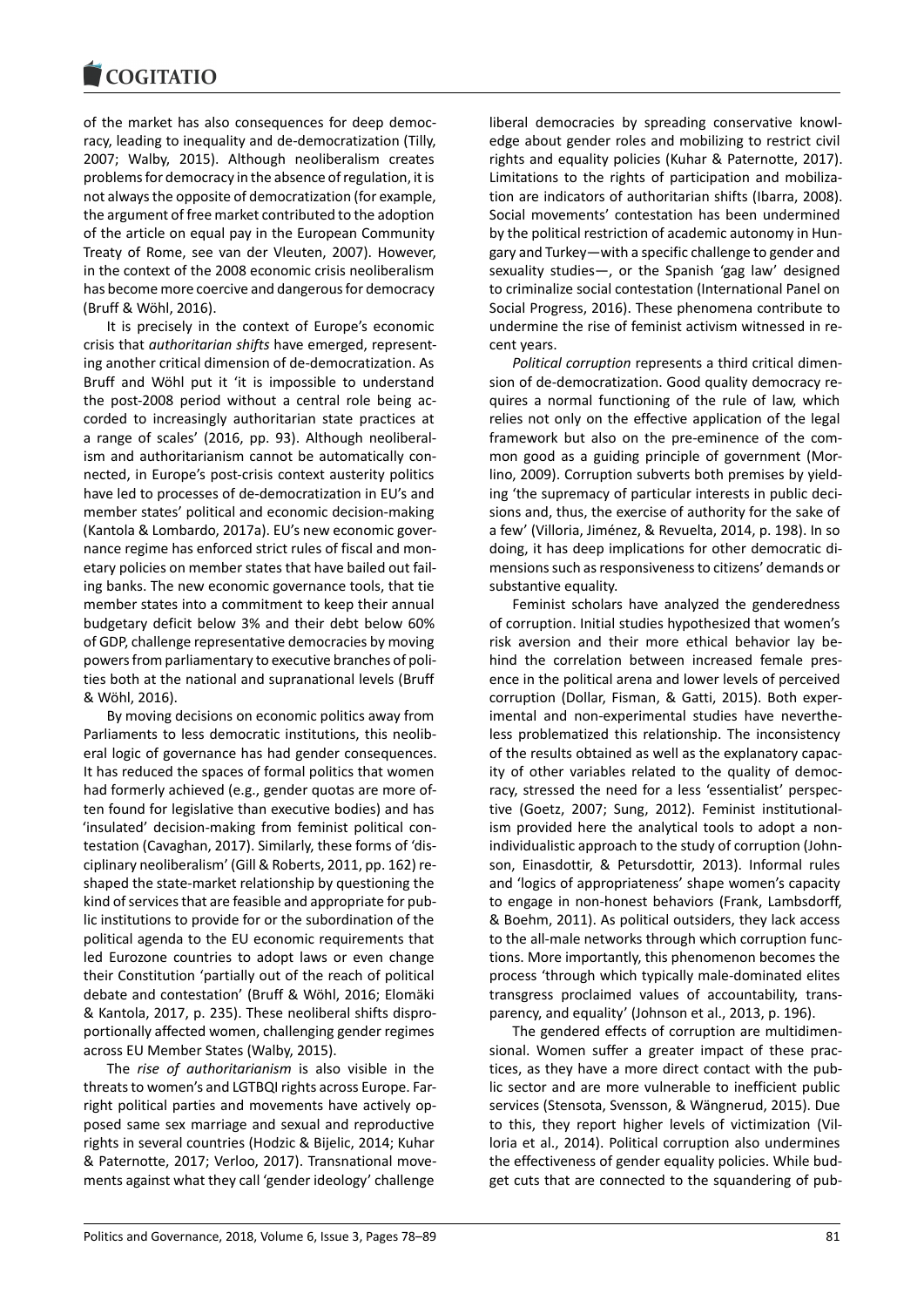lic funds are likely to hit this policy area first, due to a general lack of prioritization of gender equality (Lombardo, 2017a), corruption also jeopardizes policy strategies such as gender mainstreaming and electoral quotas. Clientelism has proved to be detrimental to women's political recruitment, as the pre-eminence of informal networks tends to reproduce male dominance in political parties (Bjarnegård, 2013). Similarly, the implementation of gender equality measures included in public procurement regulations remains ineffective if corrupted practices are in place.

### **4. Disentangling De-Democratization and Democratization Processes in Spain**

This section disentangles the three de-democratization dimensions we address in this article―neoliberalism, authoritarian shifts and political corruption―in the case of Spain, with reference to their gender and democratization dynamics.

### *4.1. Neoliberalism*

The neoliberal EU and Spain's political response to the economic crisis in terms of austerity negatively affected democracy, social rights, and gender equality in Spain. Neoliberal de-democratization hit the Spanish Constitution in 2011, when the failing banks crisis was transformed into a public debt crisis. Following strong EU pressure from the European Central Bank, through a letter to former Prime Minister Zapatero including an agenda of imperative reforms, the socialist government changed the Constitution by committing Spain to limit its budget deficit within the EU and member states established targets, in the middle of August, through an emergency procedure with little parliamentary debate (Bruff & Wöhl, 2016; El País, 2014).

Since 2011, the EU and Spain's austerity politics in response to the crisis through National Reform and Stability Programs has promoted a neoliberal agenda of cuts to public budgets and welfare policies, deregulation of the labor market, tax increases, liberalizations and privatizations of public services (Lombardo, 2017a). In relation to gender equality policies, this neoliberal turn led not only to the restructuring and dismantlement of gender equality institutions, but also to a significant decrease in the government's budget dedicated to gender equality policies at all governmental levels, reaching less 34.1% at the central level in the 2009–2013 crisis period (Paleo & Alonso, 2014). Governmental funding dedicated to policies against gender violence has been decreasing from 2008 onwards, with the budget laws continuing this trend with 22.5% in 2016 and freezing funds in 2017 (Gobierno de España, 2016). The Spanish welfare state suffered from budget cuts in education, care, social assistance, family policies, and health (Pavolini, León, Guillén, & Ascoli, 2015). The universality of the health system was attacked through the cancellation of primary care for undocumented migrant people (except for emergencies, children, and pregnancies), that the conservative government enforced through the Royal Decree 16/2012 (Lombardo, 2017b).

As Tilly (2007) and Walby (2015) argue, the restriction of social rights and the diminishing governance of major public services, by reducing the intervention of the state in the correction of inequalities produced by the market, through redistribution via democratically accountable procedures, has negative consequences for the quality of democracy. Yearly reports on the quality of democracy in Spain's post-crisis context show that the experts' evaluation barely reaches the mark of 5.2 in a 0–10 scale due to the restriction of social rights and the inequalities that the system produces (Fundación Alternativas, 2015). Data from European and national surveys show that Spanish citizen's dissatisfaction with democracy has increased abruptly during the crisis, not only due to economic hardships but also due to 'the political management of the crisis' and the 'intervention in democratic processes of national and international institutions and markets, whose legitimacy is questioned' (Fundación Alternativas, 2015, p. 26).

Democratization and gender dynamics show women's resilience and feminist and civil society struggles against neoliberal austerity politics. Despite the worsening labor market conditions that forced them into more exploitative situations, the Spanish gender regime is not becoming more 'domestic' yet. Spanish women's activity rate is still high―53.4% in 2017 (INE, 2017)―thus showing that women are not 'going back home' (Lombardo, 2017a). Anti-austerity struggles in Spain connected the defense of social rights and democracy from the beginning of the protest of the *Indignados* movement on 15 May 2011. The movement, that continued through 'waves' of civic activism, demanded 'real democracy', criticized austerity measures, and supported welfare policies such as public health, education, housing, and gender equality (Calvo, 2013; Cruells & Ruiz, 2014). Feminists have gendered the *Indignados* movement and have led important platforms such as the Platform of people affected by house evictions (PAH) headed by Ada Colau, who would be elected mayor of Barcelona in the 2015 municipal elections.

Feminists also developed their own anti-austerity struggles, through the organization of feminist strikes to defend a broader concept of both productive and reproductive work, such as the General Women's Strike that in 2018 mobilized 6 million women (see La Vanguardia, 2018). Finally, austerity pushed feminist organizations in Spain to intensify their state-level mobilization strategies, opening the space to greater democratization. By 2008 six editions of UN Shadow reports had been issued by feminist organisations worldwide, a practice that had begun in 1993. It was not until then that a group of 17 Spanish feminist organizations drafted their own Shadow report for the first time. Their second UN Shadow report from 2013 created a wider platform of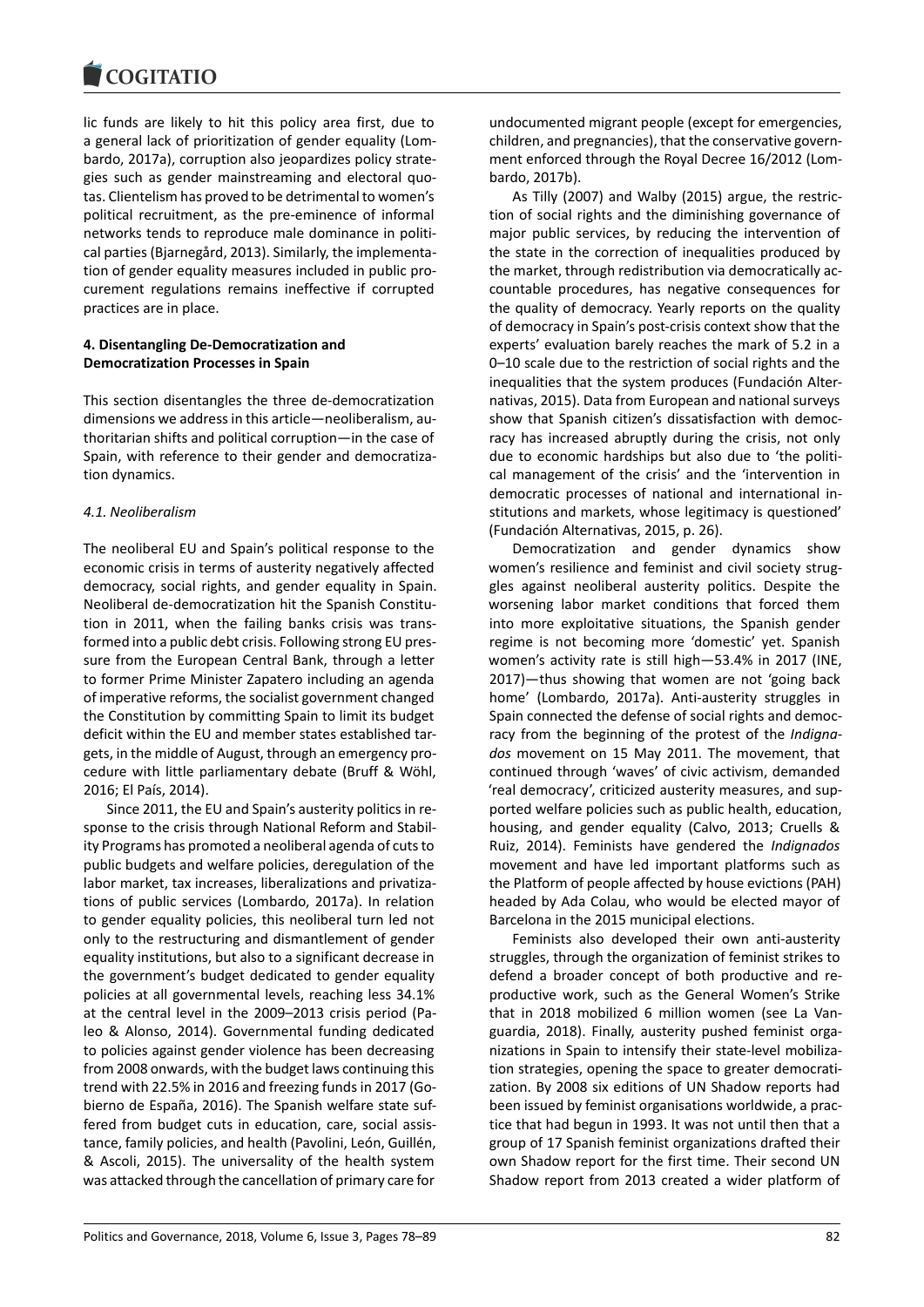more than 50 feminist organizations that through a twoyear participatory process produced a Shadow Report that was signed by 277 Spanish feminist organizations (San José, 2015). The UN used this Shadow Report to criticize the Spanish government for the deterioration of gender equality in the last years and to urge the government to comply with its international commitments (Lombardo, 2017a; Plataforma CEDAW Sombra-España, 2015). Institutional collective agency at the regional level has played an important role too in keeping gender equality on the agenda, as shows the maintenance of budgets dedicated to gender equality in times of austerity by women's policy agencies of the Basque Country and Andalusia (Alfama, 2017). Feminist agency in movements and in some regional institutions has thus been crucial for democratization.

### *4.2. Authoritarian Shifts*

The construction of an 'emergency' situation to face the economic crisis in Europe has moved the Spanish government to take decisions that are considered authoritarian shifts, such as the aforementioned fast constitutional reform to limit budget deficit (Bruff & Wöhl, 2016). The quality of Spanish democracy has decreased even further under conservative ruling. As Villoria et al. (2014) argue, the key factor explaining differences in the quality of government among European regions is the historical development of effective institutional constraints (parliaments, courts, media) to the power of the executive. These constraints have weakened in Spain from 2011 onwards. During the first term of the conservative Prime Minister Rajoy, his cabinet broke the record of the number of initiatives approved by Decree-law (García De Blas, 2015). This type of norm, that the Constitution foresees for cases of 'extraordinary and urgent need', implies shorter periods of debate in parliament and the impossibility for the opposition to present amendments. The crisis context was used as an alibi to circumvent the legislative branch and reform key policies such as taxation, employment, and access to healthcare.

Similarly, the conservative government used its majority to undermine the capacity of parliament to effectively control the government. From 2011 to 2015 the *Partido Popular* [Popular Party] (PP) rejected up to 70 petitions of the opposition to enquire the prime minister in parliament. Rajoy also refused to properly address the press during that period, declining to be present in press conferences and to answer questions. He remained thus rather unaccountable not only for the unpopular austerity decisions taken during the economic crisis but also for the numerous corruption cases that affected his party. Weakened constraints to the executive branch and less accountability were not only detrimental to democracy but also to gender equality. This is due respectively to the fact that legal gender quotas in Spain promote women's

access to the legislative but not the executive branch, and that the Prime Minister's lowered accountability reduced opportunities for the opposition and the press to question the government's budget cuts to welfare and gender equality policies.

Lack of accountability was only one aspect of dedemocratization. The restriction of freedom of expression, participation, and other human rights through the 2014 'Law of protection of citizens' security', or 'gag law' as civil society renamed it, has exposed the government's undemocratic reaction against the social contestation that occurred in Spain from the *Indignados* movement onwards. The 'gag law' limits the freedom of expression, association, protest, and information, by establishing administrative sanctions with high fines for incompliant actors, by increasing police powers and their testimony in trial as compared to affected citizens, or by limiting the freedom of information and collection of proof about possible police abuse (Gobierno de España, 2015). This doubtfully democratic law, that has caused citizen and media sanctions<sup>2</sup> and self-censorship, has also had direct gender impacts due to its effects on the mobilization of feminist movements and the platform of people affected by house evictions. Moreover, it has triggered protests by sex workers' [a](#page-5-0)ssociations since the increased powers given to the police have promoted a boost in their abusive behavior and sanctions to sex workers on the basis of the law's articles that punish disobedience or resistance to authority―for instance, when they resist to show their identity documents (Borraz, 2016). Authoritarian shifts also showed in the Catalan secessionist tensions of 1st October 2017. The police' disproportionately violent attacks against Catalan citizens voting in a referendum for independence (which the Constitutional Court declared unconstitutional) injured hundreds of people and was criticized by the Human Rights organizations (see Jones & Burgen, 2017; Human Rights Watch, 2017).

Conservative attacks to women's sexual and reproductive rights in Spain have mostly been perpetrated by the main conservative party in alliance with 'pro-life' grass-roots organizations. The PP government, elected in 2011, presented a bill to restrict the right to abortion by reforming the progressive 2/2010 law on sexual and reproductive health approved under former socialist ruling. The 'Bill of protection of the life of the embryo and of the rights of the pregnant woman' would make abortion illegal and provoke a deterioration of women's autonomy and health. Strong and continued mobilization of the Spanish feminist movement, alliances with international actors, and internal divisions in the conservative party led the prime minister to withdraw the bill and forced the resignation of the minister of justice that proposed it (El País, 2014; Lombardo, 2017a; Alonso & Paleo, 2017). The struggle to defend the right of abortion was a success story for the feminist movement and for democracy, since it showed the importance of political contes-

<span id="page-5-0"></span> $^2$  Under the new 'gag law', from July 2015 to December 2016, the Spanish police issued more than 22000 and 16000 fines respectively for disrespect and disobedience to police officers (see Borraz, 2016).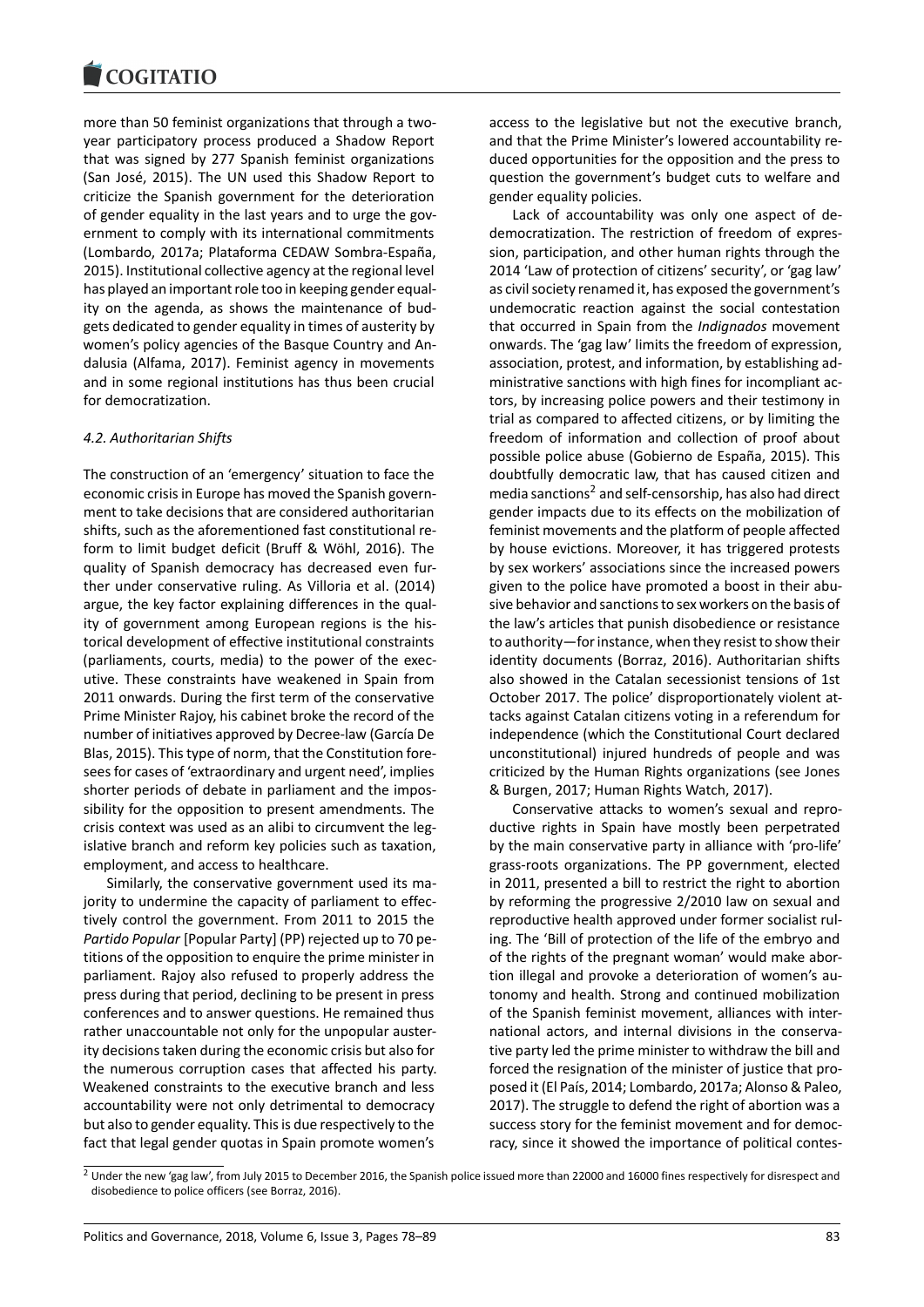tation for defending women's civil rights (Alonso, 2015; García, 2015). Still, young women's rights were restricted through the 2015 reform of the current abortion law so that women under 18 will need to obtain their parents' consent to have an abortion.

Moreover, pro-life organizations were very successful in seizing the multilevel opportunity structures offered by the Spanish quasi-federal state (Alonso & Paleo, 2017). At the time the socialist cabinet drafted Law 2/2010, these grass-roots groups presented 'Citizens Legislative Initiatives<sup>'3</sup> in all the Autonomous Communities, claiming the need for policies to support pregnant women and to provide alternatives to abortion. Regions governed by PP approved pro-life laws and policy plans that stated a public dut[y](#page-6-0) to protect the life of the un-born and to set up a network of assistance to pregnant women in vulnerable positions. In these regions, the few economic resources that were dedicated to gender equality policies are now destined to policies that depict women as mothers and to these very same organizations that oppose feminist and LGBTI movements (Alonso & Paleo, 2017).<sup>4</sup> More importantly, nowadays these groups enjoy direct access to women seeking advice on their sexual and reproductive rights, undermining in practice statelevel policies that grant women an informed decision in a safe [e](#page-6-1)nvironment. The conservative political discourse on sexual and reproductive rights in Spain's regions produces knowledge about traditional gender roles and restriction to women's autonomy, which implies a retrocession for gender equality (Verloo, 2017).

Dynamics of democratization point at the role of political contestation as vital for democracy (International Panel on Social Progress, 2016; Walby, 2015). The *Indignados* movement and the following waves of social and feminist protest brought back political contestation in Spain. The emergence of new political parties such as *Podemos* and *Ciudadanos* introduced more pluralism in the Spanish two-party system of PP and *Partido Socialista Obrero Español* [Socialist Party] (PSOE). The new parties not only allow broader institutional channeling of citizens' demands but also demand greater accountability to a government used to govern in absolute majority. The alliance of *Podemos* with civic platforms at the 2015 local elections (e.g., *Ahora Madrid*, *Barcelona en Comú*) has allowed people from civil society and not only party apparatus to enter representative institutions. By opening institutional channels to represent some of the *Indignados* movement demands (Calvo & Álvarez, 2015), the new political actors could affect the agenda of civil rights restrictions of the last decade. One example is the opposition parties' proposal of reform of the 'gag law' started in March 2017.

These political changes have had important gender effects. The representation of women in the 2015 general elections was the highest in Spain's democratic history, reaching 39.4% in Congress, due to the adoption of voluntary zipper-system candidate lists in the PSOE, *Podemos*, and Izquierda Unida [United Left] (IU) parties (Lombardo & Verge, 2017). The victory of civic lists in alliance with *Podemos* party in the 2015 local and regional elections led to the renovation of local governments through civic lists in towns such as Madrid, Barcelona, Valencia or Santiago. It also provoked the election of female progressive mayors coming from civil society in Madrid and Barcelona and the opening of a window of opportunity for gender equality policies. In the municipal government of Barcelona, for example, a new equality institution was created, the Department of Feminisms and LGBTI, led by gender mainstreaming and intersectionality experts. Policies have aimed at counteracting intersectional inequalities that tend to increase in times of crisis through measures such as the Plan for Gender Justice (2016–2020) or the Strategy Against the Feminization of Poverty and Precariousness (2016–2024) (Lombardo, 2017b). Similarly, new leftist governments in regions like the Balearic Islands and Valencia prioritized reinstating women's sexual and reproductive rights and repealed the laws and plans supported by pro-life organizations (Alonso & Paleo, 2017).

### *4.3. Political Corruption*

The post-2008 period is characterized by the rise of corruption as a key political problem for Spanish democracy. In 2015, the country reached its record and was placed 41 in the International Transparency's Corruption Perceptions Index (0 highly corrupt, 100 very clean). By that point, scandals involving the main state institutions―from the monarchy to the regional governments and the main parties—were central to the political debates. National surveys reflected indeed that citizens placed 'corruption and fraud' (42%) and 'politicians, political parties, and politics' (29.9%) as the main problems of the country just below 'unemployment' (69.6%) (CIS, 2016). Corruption has provoked the most significant decline of institutional trust amongst European countries (Torcal, 2014), which affects the three government branches. Structural problems of Spanish democracy such as the 'politicization' of the judiciary, the lack of control over party finances or the need for more transparency policies became more acute (Group of States against Corruption [GRECO], 2016), gathering attention also from the EU institutions, which included anticorruption measures as part of the country's Stability Programme (European Commission, 2017).

This state of affairs has had significant gendered implications. First, the increased perceived level of corruption has shown remarkable potential to erode the pub-

 $3$  The Spanish Constitution foresees the possibility for citizens to gather a particular number of individual endorsements for the submission of a bill that would be then debated and considered for approval in Parliament. Pro-life organizations pioneered the use of this participatory device in many Spanish regions.

<span id="page-6-1"></span><span id="page-6-0"></span><sup>&</sup>lt;sup>4</sup> In the region of Galicia, for instance, pro-life and religious organizations, in 2016, obtained 77% of the funds devoted to the services to support pregnant women (Alonso & Paleo, 2017).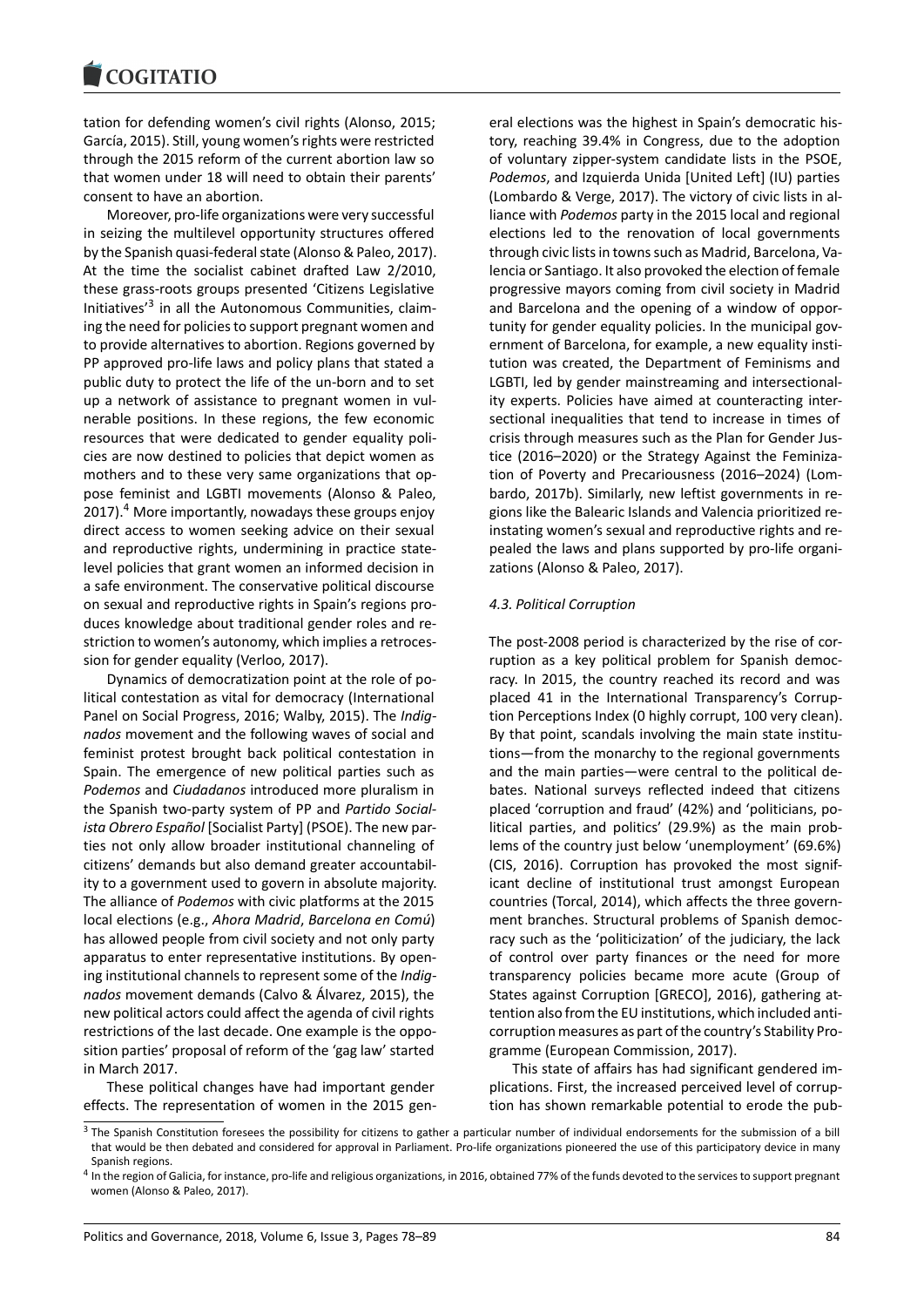### **COMBITATIO**

lic support for the welfare state. Studies have revealed that although Spaniards endorse key social policies such as education and health, they show increasing skepticism about greater levels of taxation and about public spending in non-priority areas―where gender equality policies are likely to be included (Calzada & Del Pino, 2016). Existing data confirm citizens' fears over inefficient public spending. Recent figures by the National Commission for Market and Competition (CNMC) estimate the impact of corruption practices related to public procurement on an extra cost of 47,500 million Euros―around a 4.5% of the GDP (Navas, 2015).

As the literature predicted, women are less likely to have access to the *clientelist* networks involving top business*men* and politicians. Data gathered by the judiciary confirm that amongst the 1,378 people that were brought to court between July 2015 and September 2016 in relation to corruption, 77% were men (General Council of the Judiciary, 2017). Women not only suffer the effects of the under-funding of the welfare state, but also lack access to these male dominated networks, based on homosocial capital (Bjarnegård, 2013), through which public money is (re)located without any democratic scrutiny. Moreover, these practices of awarding public contracts in exchange for black money―to illegally fund the party and/or its members—have serious implications for gender mainstreaming practice. The Spanish equality framework, including the national 'Law 3/2007 on Effective Equality between Men and Women', establishes the duty of public institutions to enact equality clauses in public procurement related contracts and regulations. Corruption has, however, undermined this attempt to incorporate gender equality measures in the private sector.

As a key preoccupation of the Spanish population, corruption has also been at the heart of social struggles for democratization. Fueling the *Indignados* movement, whose indignation was targeted at corrupted politicians that were not perceived as good representatives, it has inspired political discourses against the establishment. Indeed, *new politics* in Spain, both at the right and at the left, cannot be understood without the allegations against the *old* parties―PSOE and PP—and their close connection to political scandals. Here, *Podemos* holds the more critical discourse and places Spain close to a 'mafia state', where the institutions have been subordinated to the interests of the PP and the economic elite, serving as an effective tool for the illicit funding of the party and its members, and the control over the allocation of public spending for the benefit of clientelist networks. The party has proposed, on 19 May 2017, a vote of no confidence on the PP government on grounds of these corrupted practices that disrespect democracy and increase inequality (Riveiro, 2017). Up to 800 public officers of PP are currently being sued for corruption, including charges based on their participation in organized crime―in cases such as *Gürtel* or *Púnica* (Mira, 2017).

Feminist struggles have not remained aloof to this key dimension of de-democratization. The women's movement enjoyed a leading role in anti-austerity platforms that have defended the public sector from privatizations that tend to place public services under the control of the same companies involved in corrupted practices (Lombardo, 2017a). Women also actively participated in civic platforms that contributed to prosecute these activities such as *15M Pa Rato*―against corruption in the finance sector—or the *Platform Against the Privatization of the Isabel II Canal*―to protect the public water supply in Madrid from the embezzlement of public money. With similar aims, some regional and local governments have adopted public procurement regulations that allowed re-instating gender equality clauses, which are particularly advanced in terms of gender mainstreaming, especially in Basque and Catalan equality institutions (Diz, 2017).

# **5. Conclusions**

De-democratization processes oppose the feminist project in Europe. Feminist analyses contribute to disentangle these setbacks, which have significant implications not only for the procedural and substantive components of a *deep* democracy, but also for the situation of women in Europe. This article has analyzed the relation between gender equality and processes of dedemocratization in Spain in the aftermath of the 2008 economic crisis. It argued that *neoliberalism*, *authoritarian shifts* and *political corruption* have been detrimental to Spanish democracy and gender equality. The subordination of the common good to the EU neoliberal project, the limitation of civil rights to freedom of expression, mobilization, and women's autonomy, breaches to the rule of law or the embezzling of public money by political authorities undermine procedural and substantive democracy. Such phenomena not only affect the state capacity of effective democratic control of decision-making and of putting its results into practice in Tilly's (2007) terms, but have significant gendered impacts. These include the dismantling of key public services, including gender equality policies, the restriction of women's sexual and reproductive rights, and the ineffective implementation of gender mainstreaming. Combined they have undermined progress made in the Spanish equality policy and legal framework in the previous decade.

However, collective agency has played a key role in counteracting these dynamics and re-democratizing the political space in Spain. Civil society and feminist movements' struggles for democracy, equality and social justice, have been effective in protecting public services from privatization, bringing corrupted politicians to justice or assuring women's access to safe abortions. They also triggered the most significant change in the Spanish party system in decades, opening opportunities for the rise of left-wing party *Podemos*, and especially of local governments emerging from grass-roots platforms, which are currently the *avant-garde* in the implementation of gender equality policies in Spain. Moreover, gen-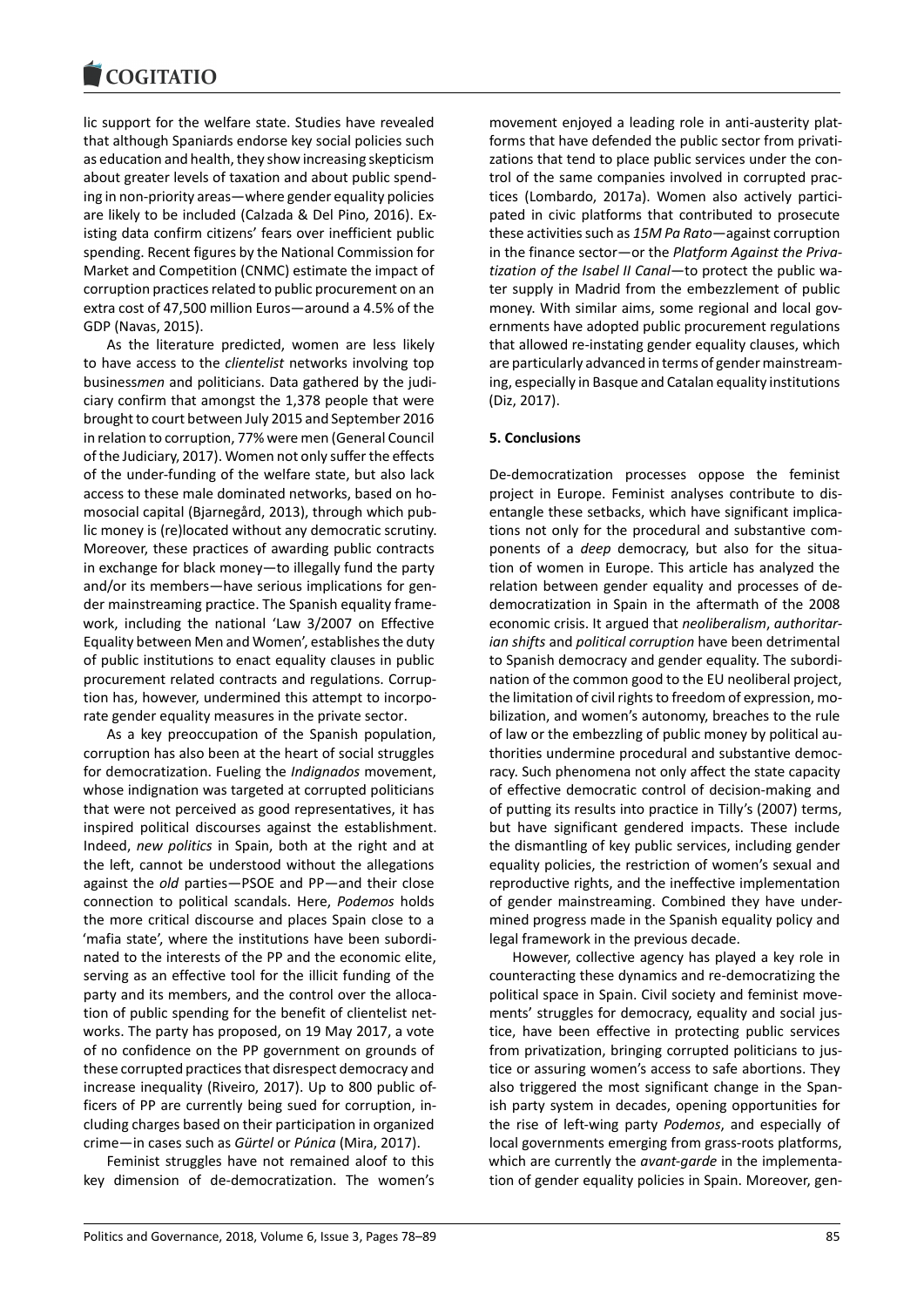### COMITATIO

der equality institutions in some regions have still prioritized gender equality despite austerity. The Spanish multilevel structure provided opportunities to circumvent the PP majority at the state level (Alonso & Verge, 2014) and partially reverse the setbacks in gender equality policies of the last decade.

Collective agency has thus offered political opportunities for counteracting opposition to feminism and putting forward visions of a deep―and feminist democracy. Yet, the potential for a deep democracy is based on the interdependent relation between democracy and gender equality. To be able to express their democratizing action, feminist and social movements need rules and practices that do not restrict their rights and possibilities of political contestation. It is to be seen whether the dynamics of de- and re-democratization will safeguard Spanish democracy and gender equality in these internationally hard times.

# **Acknowledgements**

We wish to thank the editors of this thematic issue, Mieke Verloo and David Paternotte, the anonymous reviewers, as well as Birte Siim and Sylvia Walby, for their constructive comments. We are also thankful to Eduardo Jáuregui for proofreading the text.

# **Conflict of Interests**

The authors declare no conflict of interests.

# **References**

- Aksoy, H. A. (2017). *Understanding democratic reversal from a gender perspective: The curious case of Turkey*. Paper presented at the ECPG Conference, Lausanne, Switzerland.
- Alfama, E. (2017). *¿Transformando el estado? Avances y obstáculos en la implementación del mainstreaming de género* [*Transforming the state? Developments and obstacles in implementing gender mainstreaming*] (Unpublished Doctoral Dissertation). Universidad Autónoma de Barcelona, Barcelona, Spain.
- Alonso, A. (2015). Las políticas de género en España: Retrocesos y resistencias en tiempos de austeridad [Gender equality policies in Spain: Setbacks and resistances in times of austerity]. *ExAequo―Revista da Associação Portuguesa de Estudos das Mulheres*, *32*, 33–48.
- Alonso, A., & Verge, T. (2014). Territorial dynamics and gender equality policies in Spain. *Revue Fédéralisme-Régionalisme*, *14*. Retrieved from http://popups.ulg. ac.be/1374-3864/index.php?id=1365
- Alonso, A., & Paleo, N. (2017). Políticas de salud sexual y reproductiva en España: Contra-movimientos y marcos interpretativos en conflicto [Sexual health and reproductive policies in Spain: Counter-movements and conflicting policy frames]. *Revista Española de*

*Sociología*, *26*(3), 59–76.

- Banaszak, L. A., Beckwith, K., & Rucht, D. (2003). When power relocates: Interactive changes in women's movements and states. In L. A. Banaszak, K. Beckwith, & D. Rucht (Eds.), *Women's movements facing the reconfigured state* (pp. 1–29). Cambridge: Cambridge University Press.
- Bjarnegård, E. (2013). *Gender, informal institutions and political recruitment. explaining male dominance in parliamentary representation*. Basingstoke: Palgrave Macmillan.
- Borraz, M. (2016, November 29). La Ley Mordaza, contra las prostitutas: "Somos multadas y criminalizadas" [The gag law, against prostitutes: "We are fined and criminalized"]. *El Diario*. Retrieved from https:// www.eldiario.es/sociedad/Ley-Mordaza-prostitutasmultadas-criminalizadas\_0\_585492205.html
- Borraz, M. (2017, May 27). La Policía multa con la Ley Mordaza a más de 1.200 personas al mes por "faltas de respeto" a los agentes [Thanks to the Gag Law the police fines more than 1200 people a month for being 'disrespectful' with police officers]. *El Diario*. Retrieved from http://www.eldiario.es/sociedad/ Policia-Ley-Mordaza-personas-respeto\_0\_64743564 5.html
- Bruff, I., & Wöhl, S. (2016). Constitutionalizing austerity, disciplining the household. In A. Hozic & J. True (Eds.), *Scandalous economics: Gender and the politics of financial crises*(pp. 92–108). Oxford: Oxford University Press.
- Busch, K., Hermann, Ch., Hinrichs, K., & Schulten, T. (2013). Euro crisis, austerity policy and the European social model. How crisis policies in southern Europe threaten the EU's social dimension. *Friedrich Ebert Stiftung*. Retrieved from http://library.fes.de/pdffiles/id/ipa/09656.pdf
- Bustelo, M. (2016). Three decades of state feminism and gender equality policies in multi-governed Spain. *Sex Roles*, *74*(3/4), 107–120.
- Calvo, K. (2013). Fighting for a voice: The Spanish 15- M/Indignados movement in Spain. In L. Cox & C. Flesher Fominaya (Eds.), *Understanding European movements: New social movements, global justice struggles, anti-austerity protest* (pp. 236–253). London: Routledge.
- Calvo, K., & Álvarez, I. (2015). Limitaciones y exclusiones en la institucionalización de la indignación: Del 15-M a Podemos [Limits and exclusions in the institutionalization of indignation: from15M to Podemos]. *Revista Española de Sociología*, *24*, 123–131.
- Calzada, I., & del Pino, E. (2016). Actitudes ante la redistribución: ¿Cómo ha afectado la crisis? [Attitudes towards redistribution: What has been the effect of the crisis?]? *Revista del Tercer Sector*, *33*, 65–90.
- Cavaghan, R. (2017). The gender politics of EU economy policy: Policy shifts and contestations before and after the crisis. In J. Kantola & E. Lombardo (Eds.), *Gender and the economic crisis in Europe. Politics, institu-*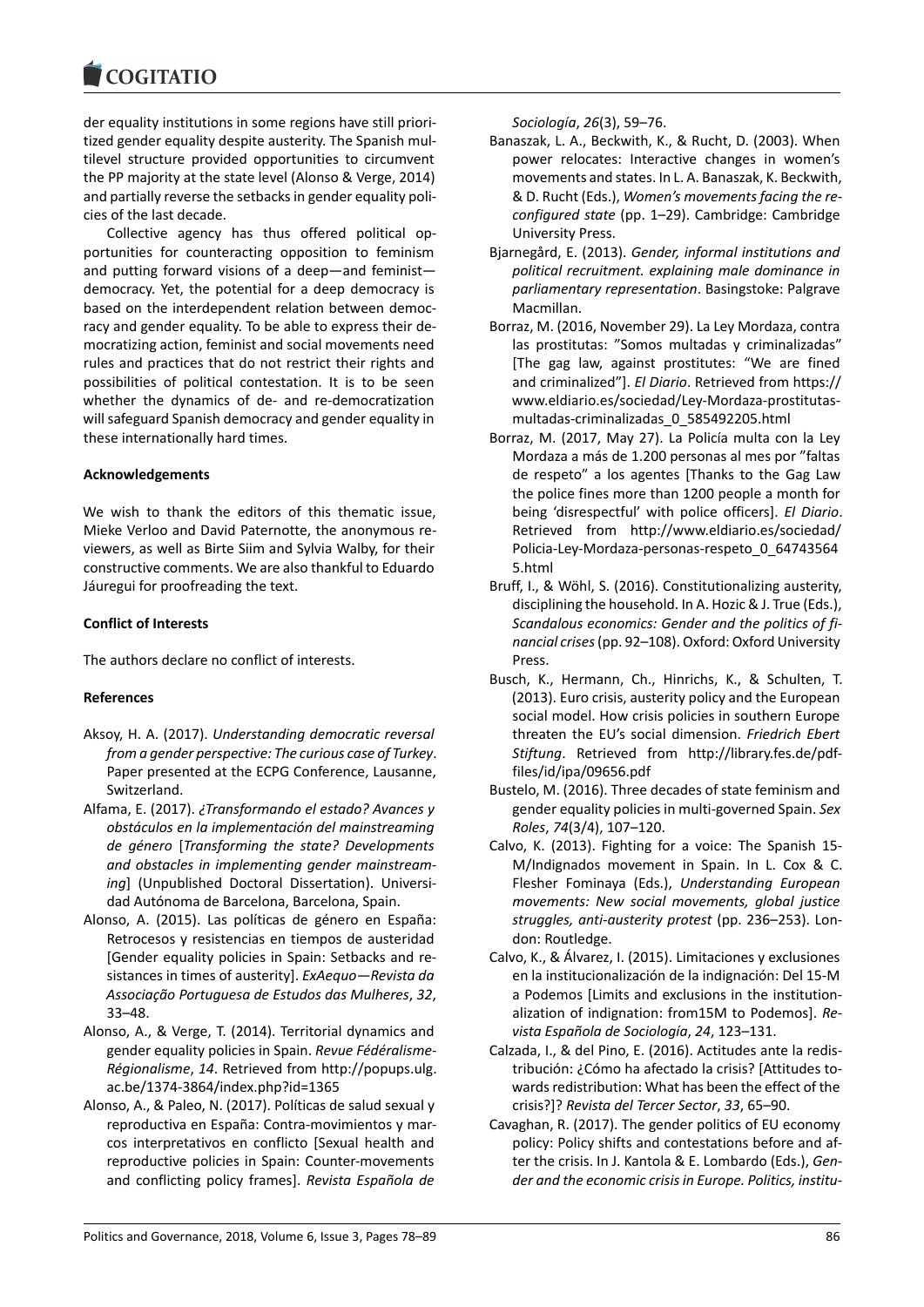### COULTAIN

*tions and intersectionality* (pp. 49–72). Basingstoke: Palgrave.

- CIS. (2016), *Barometer April 2016* (Study no 3134). Madrid, Spain: Centro de Investigaciones Sociológicas.
- Cruells, M., & Ruiz, S. (2014). Political intersectionality within the Spanish Indignados social movement. *Research in Social Movements, Conflicts and Change*, *37*, 3–25.
- Dahl, R. (1971). *Polyarchy: Participation and opposition*. New Haven, CT: Yale University Press.
- Della Porta, D. (2017). *Can democracy be saved?* Cambridge: Polity.
- Diz, I. (2017). *Las clausulas sociales en la contratación pública: ¿Una herramienta del mainstreaming de género?* Paper presented at the AECPA conference, Santiago de Compostela, Spain.
- Dollar, D., Fisman, R., & Gatti, R. (2015). Are women the fairer sex? Corruption and women in government. *Journal of Economic Behaviour and Organization*, *46*, 423–429.
- El País. (2014, September 9). The abortion law, story of a failure. *El País*.
- El País. (2014, November 24). El artículo 135 de la Constitución, antes y después de la reforma de 2011 [The article 135 of the Constitution, before and after the 2011 reform]. *El País*. Retrieved from https:// elpais.com/politica/2014/11/24/actualidad/1416849 910\_452980.html
- Elomäki, A., & Kantola, J. (2017). Austerity politics and feminist resistance in Finland: From established women's organizations to new feminist initiatives. In J. Kantola & E. Lombardo (Eds.), *Gender and the economic crisis in Europe. politics, institutions and intersectionality* (pp. 231–256). Basingstoke: Palgrave.
- European Commission. (2017). *Recommendation for a council recommendation on the 2017 national reform programme of Spain and delivering a council opinion on the 2017 stability programme of Spain*. Brussels, Belgium: European Commission.
- Frank, B., Lambsdorff, J. G., & Boehm, F. (2011). Gender and corruption: Lessons from laboratory corruption experiments. *European Journal of Development Research*, *23*(1), 59–71.
- Fundación Alternativas. (2015). Informe sobre la democracia en España 2015 [Report on democracy in Spain 2015]. *Fundación Alternativas*. Retrieved from www.falternativas.org
- Galligan, Y. (2015). States of democracy: An overview. In Y. Galligan (Ed.), *States of democracy: Gender and politics in the European Union* (pp. 1–14). New York, NY: Routledge.
- García, J. (2015). Feminismos en tiempos de resistencias a la austeridad y confluencias por la ruptura con el 78 [Feminisms in times of resistances to austerity and coalitions to break with the 78 regime]. In *Anuario Movimientos Sociales 2014*. Bizkaia: Fundación Betiko.
- García De Blas, E. (2015, August 21). El Gobierno de Rajoy bate el récord de legislar por decreto [Rajoy's cabinet breaks the record for legislating via decree]. *El País*. Retrieved from https://elpais.com/politica/ 2015/08/19/actualidad/1440011805\_580128.html
- General Council of the Judiciary. (2017). El CGPJ reúne los principales indicadores de la actividad judicial contra la corrupción en un repositorio de acceso público [The CGPJ gathers the main indicators of judicial activity against corruption in a public database]. *General Council of the Judiciary*. Retrieved from http://www. poderjudicial.es/cgpj/es/Poder-Judicial/En-Portada/ El-CGPJ-reune-los-principales-indicadores-de-la-acti vidad-judicial-contra-la-corrupcion-en-un-repositorio -de-acceso-publico-
- Gill, S., & Roberts, A. (2011). Macroeconomic governance, gendered inequality, and global crises. In B. Young, I. Bakker, & D. Elson (Eds.), *Questioning financial governance from a feminist perspective* (pp. 155–172). London: Routledge.
- Gobierno de España (2015). *Ley Orgánica 4/2015, de 30 de marzo, de protección de la seguridad ciudadana* [*Organic Law 4/2015, 30th of Marcha, on the protection of citizens' safety*]. Retrieved from https://www. boe.es/diario\_boe/txt.php?id=BOE-A-2015-3442
- Gobierno de España. (2016). *Proyecto presupuestos generales del Estado 2017* [*Bill on the general state's budget 2017*]. Madrid: Gobierno de España. Retrieved from http://www.sepg.pap.minhafp.gob.es/ Presup/PGE2017Proyecto/MaestroTomos/PGE-ROM/ MnSerieRoja.htm
- Goetz, A. M. (2007). Political cleaners: Women as the new anti-corruption force? *Development and Change*, *38*(1), 87–105.
- Group of States against Corruption. (2016). *Forth evaluation round. compliance report Spain*. Strasbourg, France: Council of Europe.
- Hodzic, A., & Bijelic, N. (2014). *Neo-conservative threats to sexual and reproductive health and rights in the European Union*. Zagreb: CESI.
- Hozic, A., & True, J. (Eds.). (2016). *Scandalous economics: Gender and the politics of financial crises*. Oxford: Oxford University Press.
- Htun, M., & Weldon, L. (2010). When do governments promote women's rights? A framework for the comparative analysis of sex equality policy. *Perspectives on Politics*, *8*(1), 207–216.
- Human Rights Watch. (2017). Spain. Police used excessive force in Catalonia. *Human Rights Watch*. Retrieved from https://www.hrw.org/news/2017/ 10/12/spain-police-used-excessive-force-catalonia
- Ibarra, P. (2008). *Relational democracy*. Reno: Center for Basque Studies.
- INE. (2017, first trimester). *Encuesta de población activa*.
- Inglehart, R., & Norris, P. (2003). *Rising tide: Gender equality and cultural change around the world*. Cambridge: Cambridge University Press.

International Panel on Social Progress. (2016). The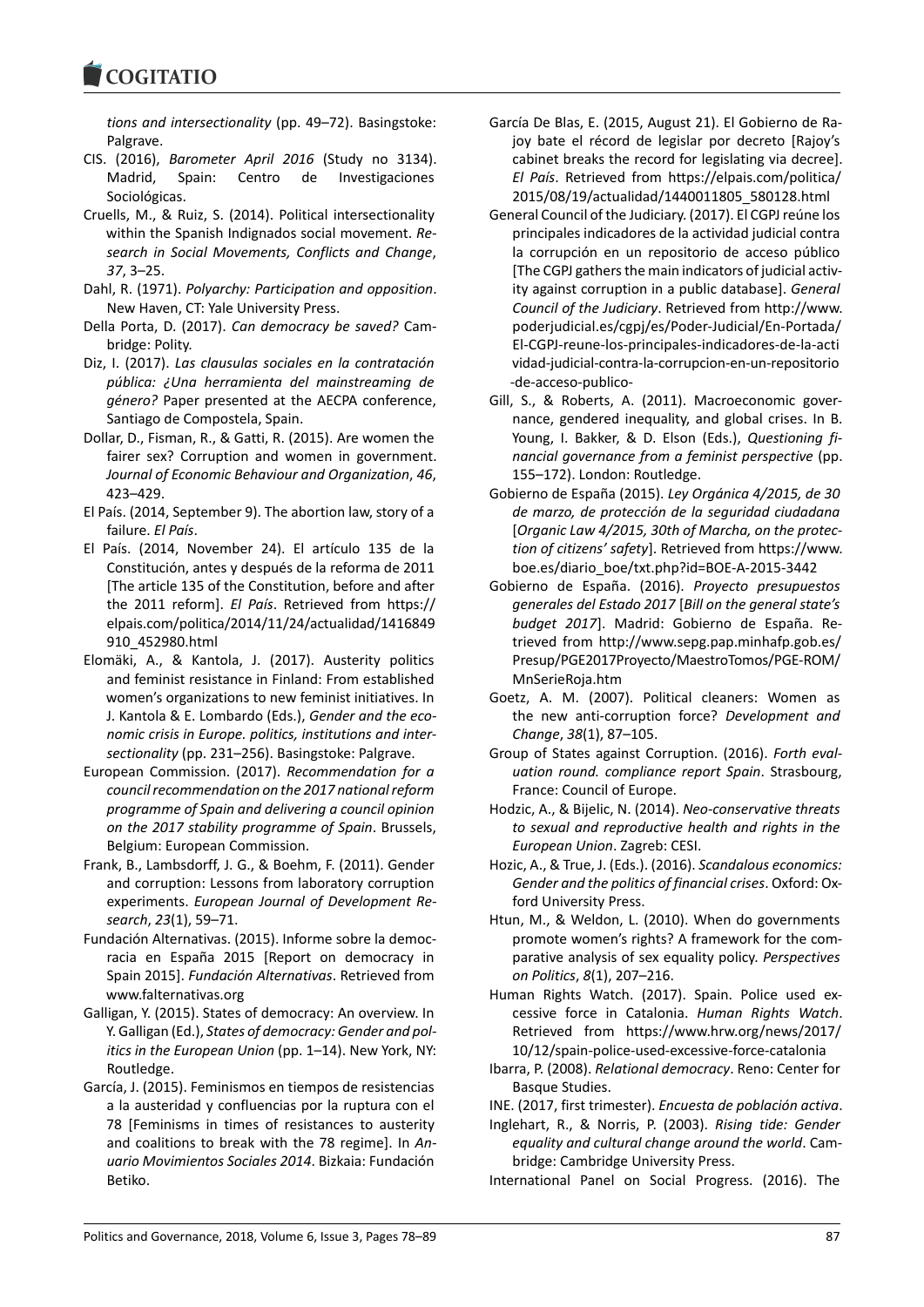### COMITATIO

challenge of gender inequality. In *Rethinking society for the 21st century* (Chapter 14). Retrieved from https://comment.ipsp.org/chapter/chapter-14 inequality-challenge-democracy

- Johnson, J. E., Einasdottir, P., & Petursdottir, G. M. (2013). A feminist theory of corruption: Lessons from Iceland. *Politics & Gender*, *9*, 174–206.
- Jones, S., & Burgen, S. (2017, October 2). Catalan leader calls for mediation with Spain over independence. *The Guardian*. Retrieved from https://www. theguardian.com/world/2017/oct/02/catalan-govern ment-emergency-meeting-spain-independence
- Kantola, J., & Lombardo, E. (2017a). *Gender and the economic crisis in Europe*. Politics, institutions, and intersectionality. Basingstoke: Palgrave.
- Kantola, J., & Lombardo, E. (Eds.). (2017b). *Gender and political analysis*. Basingstoke: Palgrave.
- Karamessini, M., & Rubery, J. (Eds.). (2014). *Women and austerity: The economic crisis and the future for gender equality*. London: Routledge.
- Krizsan, A., & Roggeband, C. (2017). *State reconfigurations and domestic violence policy regimes*. Paper presented at the ECPG Conference, Lausanne, Switzerland.
- Kuhar, R., & Paternotte, D. (Eds.). (2017). *Anti-gender campaigns in Europe: Mobilizing against equality*. London: Rowman & Littlefield.
- La Vanguardia. (2018, March 3). Seis millones de trabajadores secundan la huelga feminista, según los sindicatos [Six million workers participate on the feminist strike, according to the trade unions]. *La Vanguardia*. Retrieved from http://www.lavanguardia. com/economia/20180308/441354667931/dia-mujer -8m-huelga-feminista-manifestaciones.html
- Lombardo, E. (2017a). The Spanish gender regime in the EU context: Changes and struggles in the wake of austerity policies. Special issue on gender equality and austerity. *Gender, Work & Organization*, *24*(1), 20–33.
- Lombardo, E. (2017b). *Gender equality policies in Spain―Update* (Policy Department C: Citizens' Rights and Constitutional Affairs, PE.583.112). Strasbourg and Brussels: European Parliament.
- Lombardo, E., & Verge, T. (2017). Cuotas de género en política y economía: Regulación y configuración institucional en España [Gender quotas in politics and corporate boards: Regulation and institutional configuration in Spain]. *Política y Gobierno*, *24*(2), 301–331.
- McBride, D., & Mazur, A. (2013). Women's policy agencies and state feminism. In G. Waylen, K. Celis, J. Kantola, & L. Weldon (Eds.), *The Oxford handbook of gender and politics*(pp. 654–678). Oxford: Oxford University Press.
- Mira, N. (2017, May 25). Lezo, Gürtel y Púnica: Los tentáculos de la hidra de corrupción del PP. [Lezo, Gürtel y Púnica: The tentacles of the corruption hydra of the PP]. *ABC*. Retrieved from https://www. abc.es/espana/abci-lezo-gurtel-y-punica-tentaculos-

hidra-corrupcion-pp-201705242157\_noticia.html

- Morlino, L. (2009). *Democracias y democratizaciones* [*Democracies and democratizations*]. Madrid: CIS.
- Navas, J. A. (2015, February 10). La CNMC fija en 48.000 millones la factura de la corrupción en la contratación pública [CNMC estimates the cost of corruption practices in public procurement in 48000 millions]. *El Confidencial*. Retrieved from https://www. elconfidencial.com/empresas/2015-02-10/la-cnmccifra-en-el-4-5-del-pib-el-coste-de-la-corrupcion-enla-contratacion-publica\_706560/
- Paleo, N., & Alonso, A. (2014). ¿Es solo una cuestión de austeridad? Crisis y políticas de género en España [Is it just a matter of austerity? Crisis and gender policies in Spain]. *Revista de Investigaciones Feministas*, *5*, 36–68.
- Pavolini, E., León, M., Guillén, A. M., & Ascoli, U. (2015). From austerity to permanent strain? The EU and welfare state reform in Italy and Spain. *Comparative European Politics*, *13*, 56–76.
- Plataforma CEDAW Sombra-España. (2015, July 2). Nota de prensa la ONU suspende a España en igualdad de género [Press briefing note: Spain fails on gender equality according to the UN]. *Plataforma CEDAW Sombra-España*. Retrieved from https:// cedawsombraesp.wordpress.com/2015/07/02/notade-prensa-la-onu-suspende-a-espana-en-igualdad-de -genero
- Riveiro, A. (2017, May 23). Unidos Podemos intenta sumar a los nacionalistas a su moción para centrar el foco en el PSOE [Unidos Podemos tries to include the nationalists in their motion to put the focus on the PSOE]. *El Diario*. Retrieved from https://www. eldiario.es/politica/Unidos-Podemos-intenta-nacio nalistas-PSOE\_0\_646736280.html#documento
- San José, B. (2015). Igualdad versus austeridad: Resistencia, protestas y propuestas del movimiento feminista [Equality vs austerity. Resistance, protests and proposals from the feminist movement]. *Revista de investigaciones feministas*, *5*, 185–206.
- Siim, B., & Mokre, M. (Eds.). (2013). *Negotiating gender and diversity in an emergent European public sphere*. Basingstoke: Palgrave.
- Stensota, H., Svensson, R., & Wängnerud, L. (2015). Gender and corruption: The mediating power of institutional logics. *Governance: An International Journal of Policy, Administration, and Institutions*, *28*(4), 475–496.
- Sung, H. (2012). Women in government, public corruption, and liberal democracy: A panel analysis. *Crime Law Soc Change*, *58*, 195–219.
- Tarrow, S. (2011). *Power in movement. Social movements and contentious politics*. Cambridge: Cambridge University Press.
- Tilly, C. (2007). *Democracy*. Cambridge: Cambridge University Press.
- Torcal, M. (2014). The decline of political trust in Spain and Portugal: Economic performance or political re-